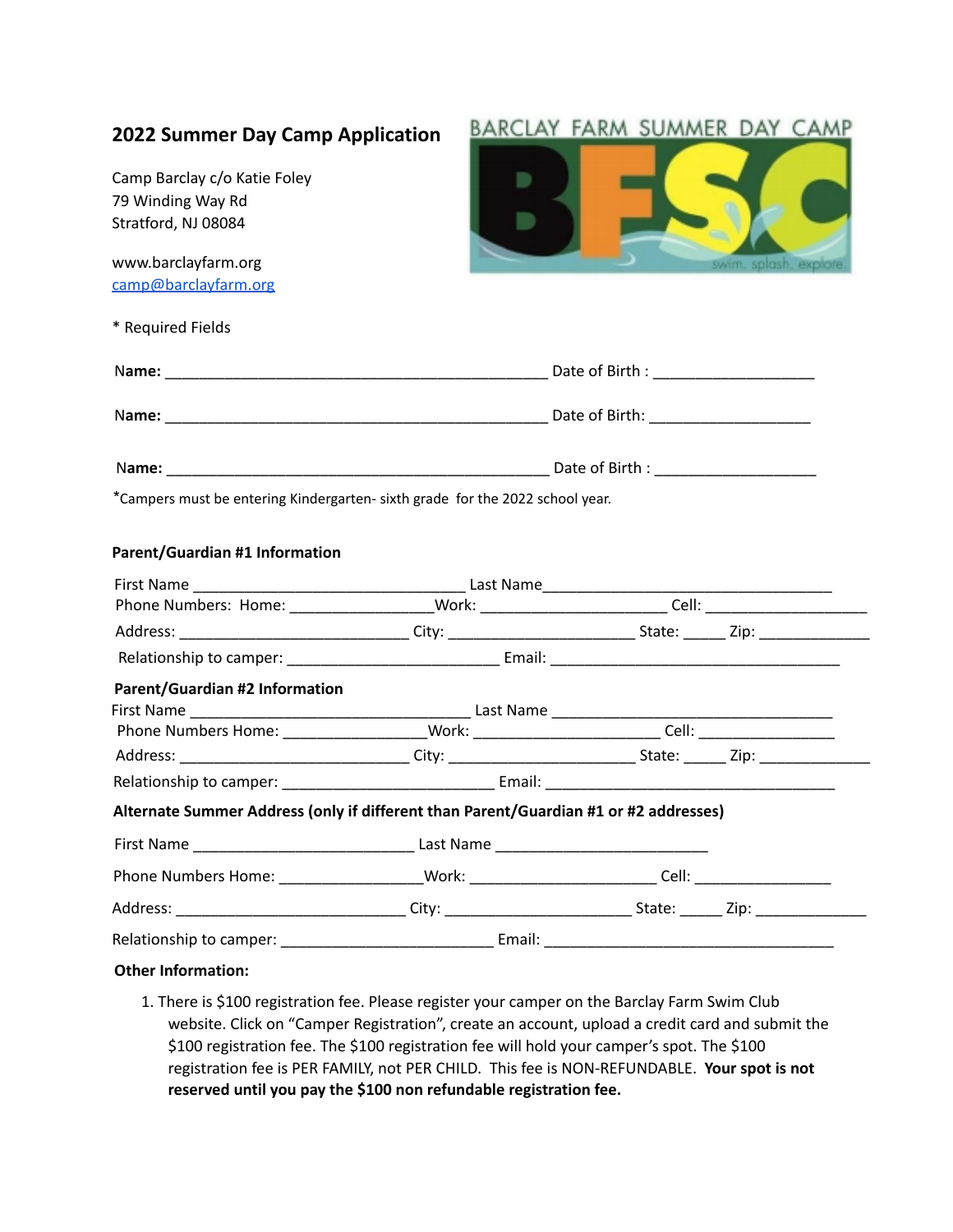- 3. Weekly camp dues will be paid each week. Your credit card will be automatically charged each Monday for the previous camp week. Any concerns about payments and Camp dues should be directed to the camp director- Katie Foley. Email her at: camp@barclayfarm.org
- 4. Please refer to the "2022 Pricing Guide" for pricing rates.
- 5. Overdue Pick-Up Charge: \$15.00 per quarter hour or portion thereof is charged for pick up after 6:00 PM. Charge is assessed per family.

6. **\*\* Membership is NOT required for Participation in our Day Camp**, please note that Non-Members will be charged a higher rate than Club Members. Different rates do apply.

7. Camp dates are tentatively scheduled for 8 consecutive weeks, starting on June 22, 2022 and ending August 12, 2022. We will be closed on Monday, July 4th for the Fourth of July Holiday.

- 8. Please complete the 2022 tentative Camper Schedule to the best of your ability. This schedule is used for planning purposes, and does not commit you to payment for those days. You will only be charged for the days that your camper attends camp.
- 9. All questions and concerns can be addressed to Katie Foley. Please feel free to text or call her at: (856) 534-6158 with any inquiries.
- 10. Your registration is complete once you submit this packet, submit updated immunization records, and pay the \$100 registration fee via \_\_\_\_ADD THE LINK\_
- **11. You are required to print and submit this packet. Please mail all completed paperwork and attached immunization forms to:**
	- **Katie Foley 79 Winding Way Rd Stratford, NJ 08084**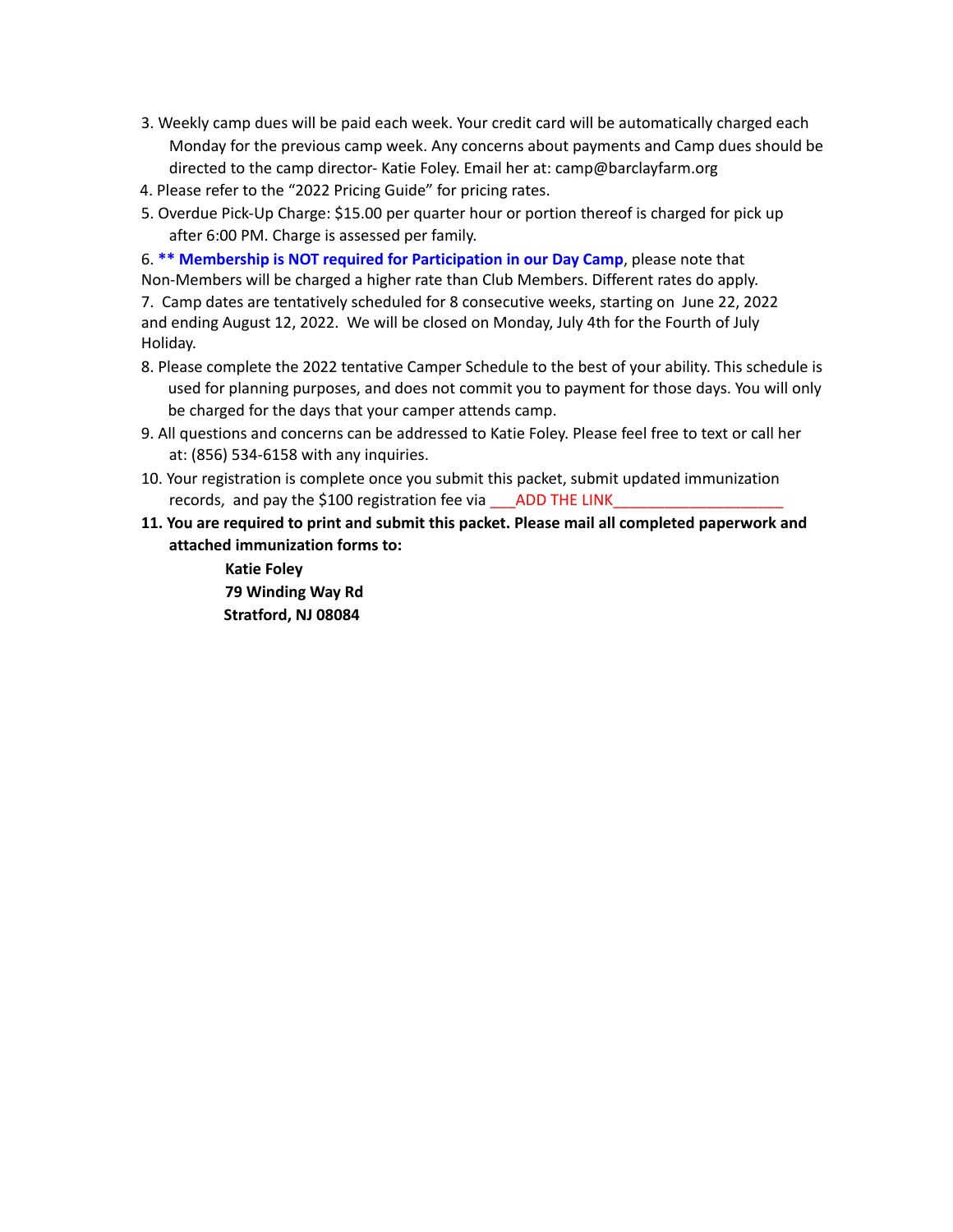### **2022 Camp Enrollment Agreement**

1. Campers and parents agree to abide by rules and regulations set by Directors for health, safety and welfare of campers.

2. Camp is not responsible for camper's equipment or personal belongings, while in transit or at camp,



if lost or damaged by fire, theft, water, heat or otherwise. Camp will make every effort to provide proper supervision so that losses.

3. Directors reserve the right to deny, cancel, sever or suspend a child's enrollment if deemed for the best interest of the camper or the camp, in which case the registration fee will be refunded.

4. Fees: Please refer to the "2022 Pricing Guide" for rates and discount opportunities.

5. Campers who wish to participate in Swimming and Diving teams must also pay the associated additional fees and will make those arrangements through the swim club.

6. An allowance will be made for interruption in the camp season due to adjustments to the Cherry Hill Public School calendar. Camp is scheduled to start Wednesday, June 22rd , 2022- if the Cherry Hill School calendar interferes with the start of camp, you will be notified via email and the website.

7. Please inform the camp director as soon as possible of schedule changes.

8. BFSC Day Camp qualifies for Dependent Care Flexible Spending Account (FSA) reimbursement.

9. Health forms, immunization forms, camp application, camp enrollment agreement, predicted camper schedules, and first week's payment must be submitted before your camper can attend our camp. Campers are not permitted to attend until all forms are submitted.

10. Parent's signature gives campers permission to participate in all camp activities and I understand that part of the camping experience involves activities, group arrangements and interactions that may be new to my child. These things come with certain risks and uncertainties beyond what my child may be used to dealing with at home. I am aware of these risks, and I am assuming them on behalf of my child. I realize that no environment is risk-free and so I have instructed my child on the importance of abiding by the camp's rules. My child and I both agree that he or she is familiar with these rules and will obey them.

11. Parent's signature further gives camp permission to use my camper's image in camp publications, website, videos, and social media.

| * Parent/Guardian's Signature: | Dated: |  |
|--------------------------------|--------|--|
| * Parent/Guardian's Signature: | Dated: |  |

Please tell us how you heard about our Day Camp?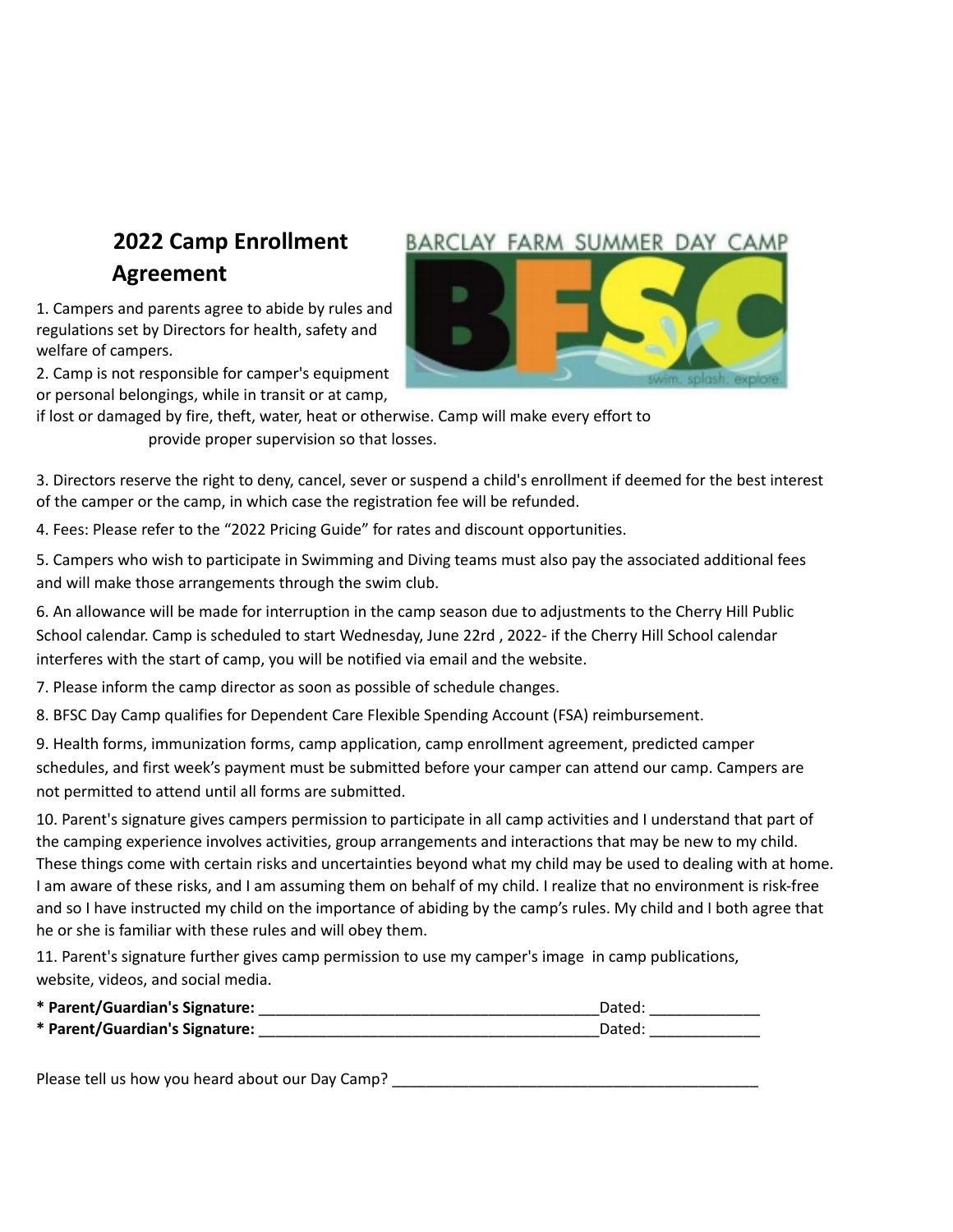#### BARCLAY FARM SUMMER DAY CAMP

### **Camper Health Form**

315 Whitemarsh Way P.O. Box 1513 Cherry Hill, NJ 08034 www.barclayfarm.org

#### **Mail to: Camp Barclay Email:** camp@barclayfarm.org **c/o Katie Foley 79 Winding Way Road Phone: 856-534-6158 Stratford, NJ 08084**

Child's Name: \_\_\_\_\_\_\_\_\_\_\_\_\_\_\_\_\_\_\_\_\_\_\_\_\_\_\_\_\_\_\_\_ Date of Birth: \_\_\_\_\_\_\_\_\_\_\_\_\_\_\_\_\_\_\_\_\_\_\_\_\_

Address: \_\_\_\_\_\_\_\_\_\_\_\_\_\_\_\_\_\_\_\_\_\_\_\_\_\_\_\_\_\_\_\_\_\_\_\_\_\_\_\_\_\_\_\_\_\_\_\_\_\_\_\_\_\_\_\_\_\_\_\_\_\_\_\_\_\_\_\_\_\_\_\_\_

In an emergency, please contact the following people in this order:

Contacts supplied will be allowed to pick up your child without previous notice.

| <b>CONTACT 1:</b>         | <b>CONTACT 2:</b>         | <b>CONTACT 3:</b>         | <b>CONTACT 4:</b>      |
|---------------------------|---------------------------|---------------------------|------------------------|
| Name:                     | Name:                     | Name:                     | Name:                  |
| Relationship to<br>child: | Relationship to<br>child: | Relationship to<br>child: | Relationship to child: |
| Phone #:                  | Phone #:                  | Phone #:                  | Phone #:               |
| Phone #:                  | Phone #:                  | Phone #:                  | Phone #:               |
| Address:                  | Address:                  | Address:                  | Address:               |

D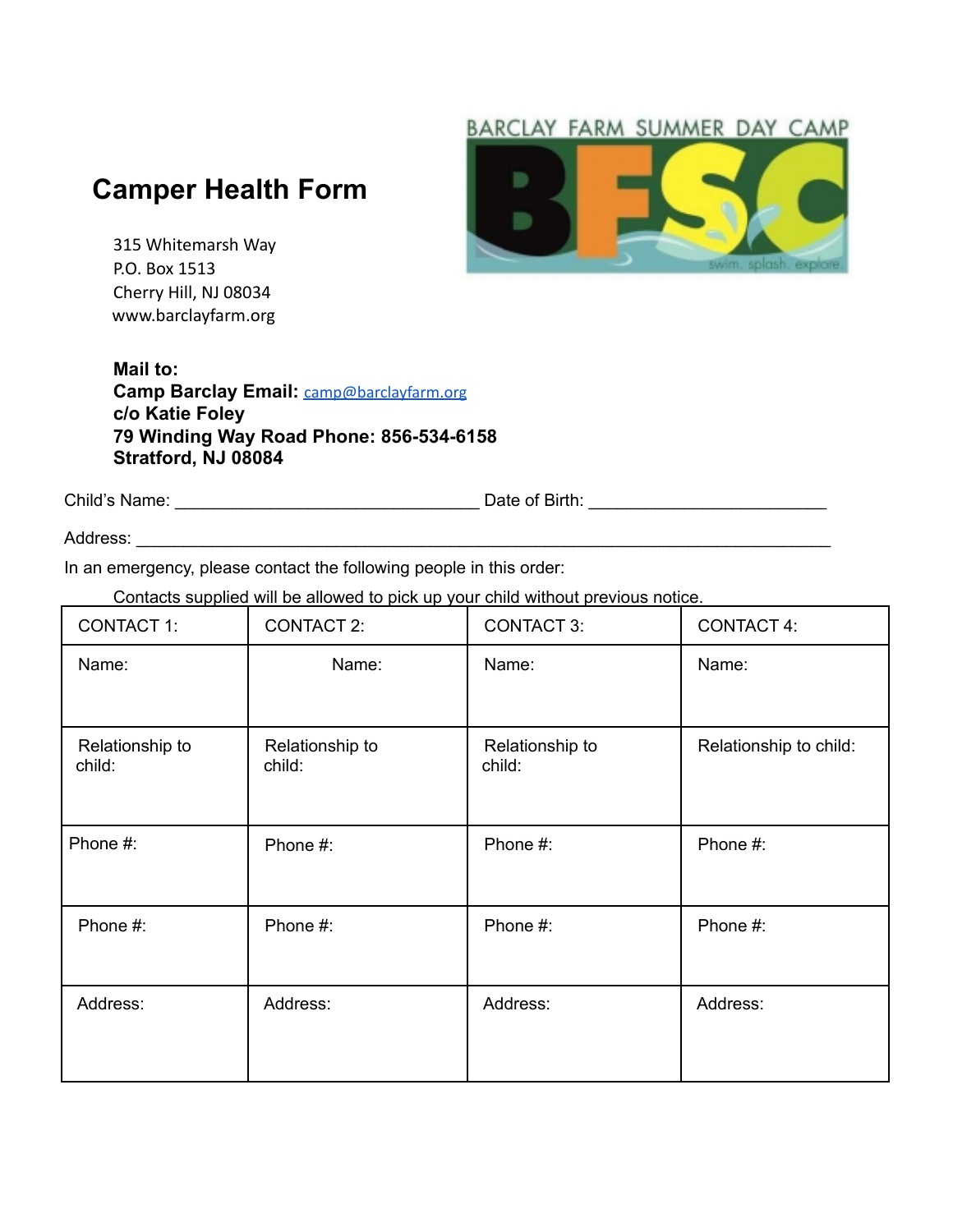Do you need us to administer medicine to your child? ❑ Yes ❑ No If yes, describe dose and regimen:

\_\_\_\_\_\_\_\_\_\_\_\_\_\_\_\_\_\_\_\_\_\_\_\_\_\_\_\_\_\_\_\_\_\_\_\_\_\_\_\_\_\_\_\_\_\_\_\_\_\_\_\_\_\_\_\_\_\_

Does your child have physical, medical or emotional limitations? ❑ Yes ❑ No

If yes, please describe: which is a set of the set of the set of the set of the set of the set of the set of the set of the set of the set of the set of the set of the set of the set of the set of the set of the set of the

Does your child take medications on a daily basis? ❑ Yes ❑ No If yes, list them and reasons taken:

| Does your child have any known allergic reactions to the following?                                                                                                                                                                  |
|--------------------------------------------------------------------------------------------------------------------------------------------------------------------------------------------------------------------------------------|
| □ Bee Sting □ Peanuts □ dairy □ Penicillin □ Other Foods □ Other Drugs □ Seasonal                                                                                                                                                    |
|                                                                                                                                                                                                                                      |
| What is your child's usual reaction? $\Box$ Hives $\Box$ Rash $\Box$ Anaphylaxis $\Box$ OtherPlease                                                                                                                                  |
|                                                                                                                                                                                                                                      |
| The Camp Director/ Head Counselor has permission to administer Benadryl, tylenol, motrin if<br>needed? □ Yes □ No                                                                                                                    |
| ** We will always call parents before administering any oral medications.                                                                                                                                                            |
| <b>HEALTH HISTORY:</b> (Please check – giving appropriate dates.)<br>Please list any recent surgeries or procedures:                                                                                                                 |
| Please list any chronic illnesses:                                                                                                                                                                                                   |
| My child is prone to:                                                                                                                                                                                                                |
| $\Box$ swimmer's ear $\Box$ Strep Throat $\Box$ eczema $\Box$ sunburn $\Box$ Poison Ivy                                                                                                                                              |
| $\Box$ headaches/ migraines $\Box$ Asthma $\Box$ Constipation                                                                                                                                                                        |
| Any Allergies <b>Contract Contract Contract Contract Contract Contract Contract Contract Contract Contract Contract Contract Contract Contract Contract Contract Contract Contract Contract Contract Contract Contract Contract </b> |
|                                                                                                                                                                                                                                      |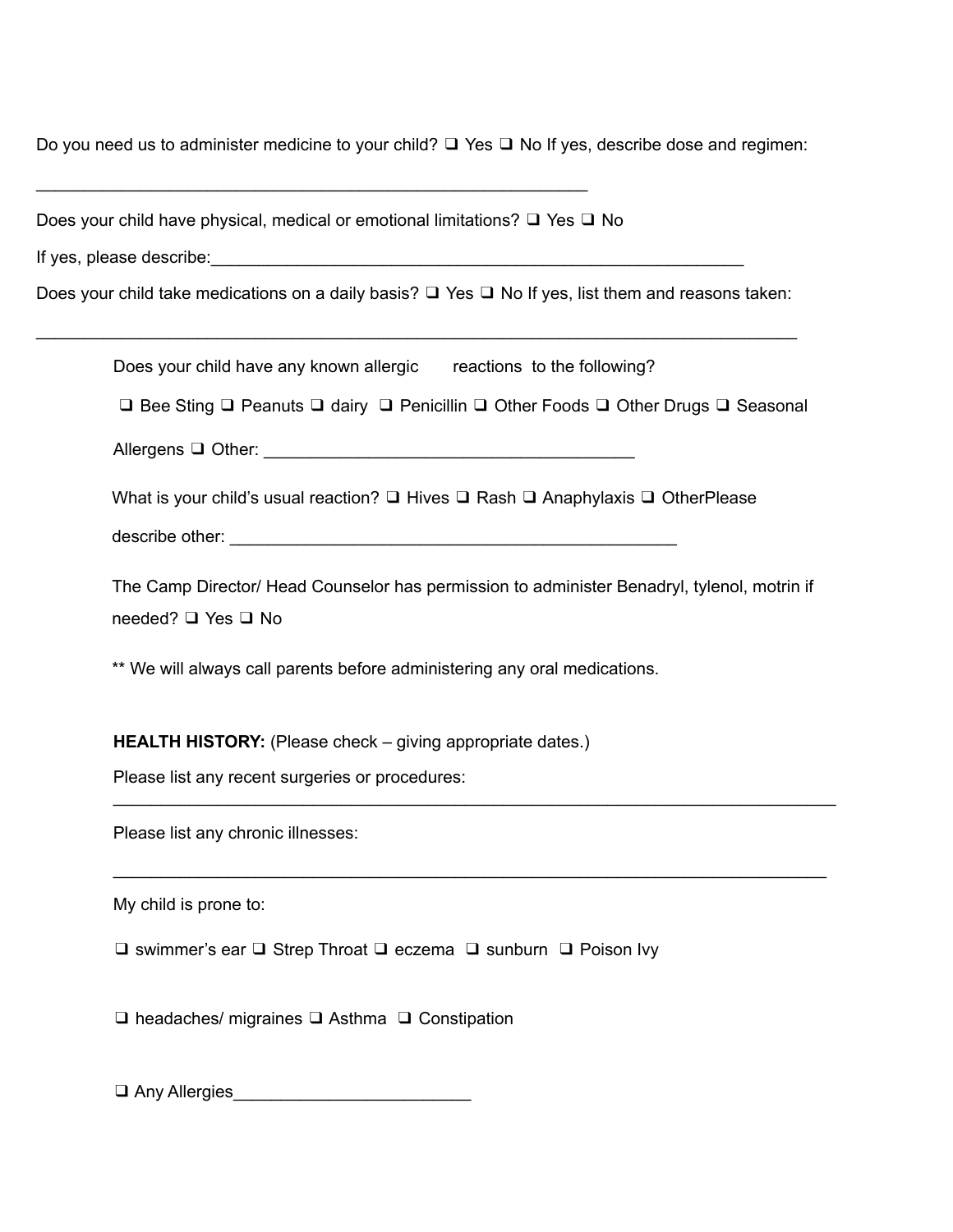Emotional Stability: ❑ Much ❑ Some ❑ Little ❑ None

Maturity Level: ❑ Much ❑ Some ❑ Little ❑ None

his/her peers.

Please list any behavior differences that could limit your child's ability to socialize appropriately with

Recommendations/Restrictions (diet, medicine, swimming, running, etc.)

#### **IMMUNIZATIONS:** Please **ATTACH YOUR UPDATED IMMUNIZATION FORMS.**

Is your child up-to-date with Tetanus vaccine or Tetanus booster shot? ❑ Yes ❑ No

In case of an emergency, I understand every effort will be made to contact parents/guardians of the camper. In the event that I cannot be reached, I hereby give permission to the physician selected by the Director to hospitalize, secure proper treatment for, and to order injection, anesthesia or surgery for my child, as named above.

Parent Signature: Date:

Physician's Name: Physician's Phone:

Physician's Signature: Date of Last Physical: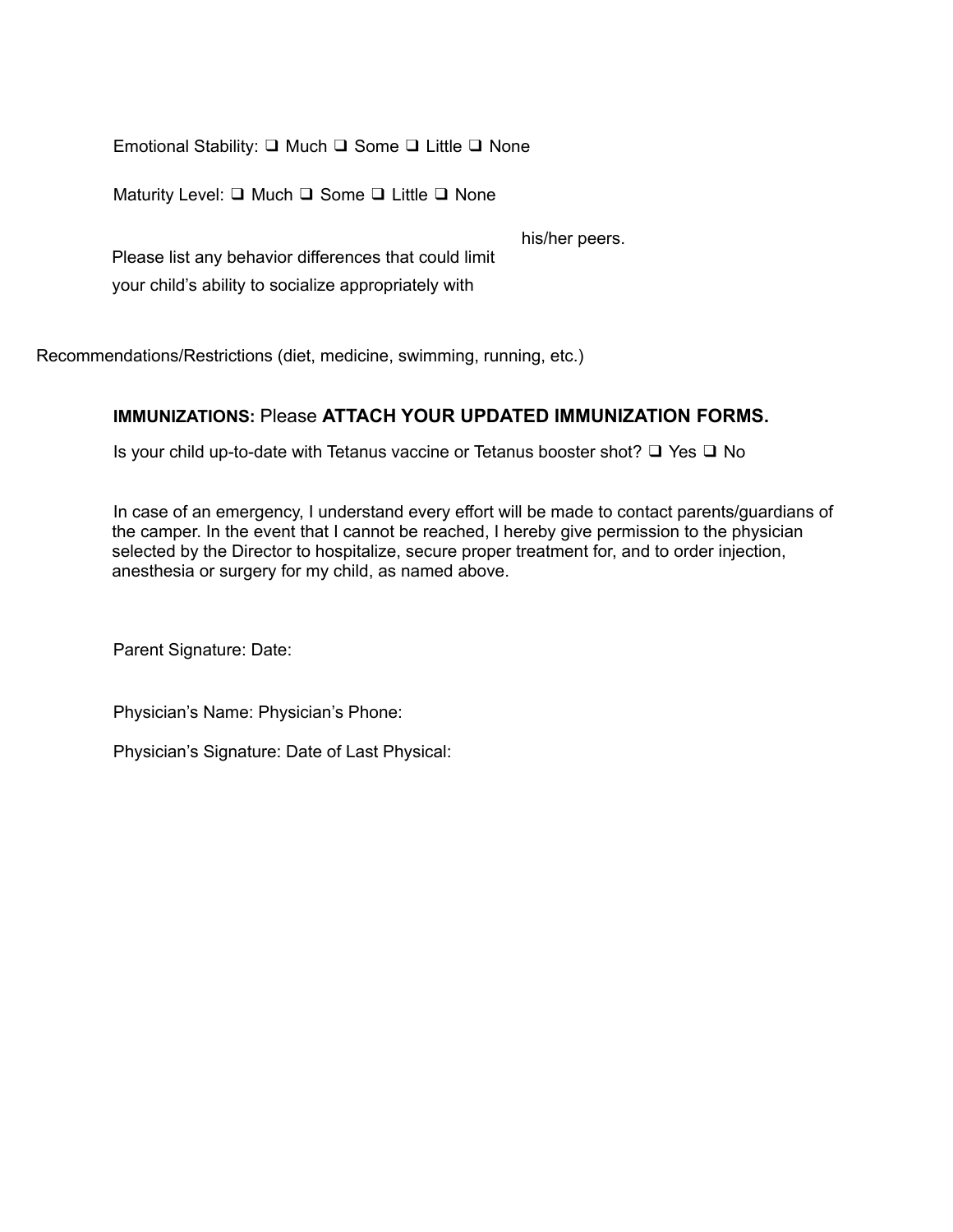**Medical exam is preferred but not required by state law. Doctor's signature is only necessary if the camper requires medical clearance to participate in camp activities.**



# **2022 Camp Barclay Pricing Guide**

# **"Swim Club MEMBER" RATES:**

|            | Daily Rate<br>8am-4pm | Weekly<br>Rate<br>8am-4pm | Half Day<br>Rate<br>8am-12pm/<br>12pm-4pm | Late Stay 4pm<br>6pm<br>(daily) |
|------------|-----------------------|---------------------------|-------------------------------------------|---------------------------------|
| 1 child    | \$50                  | \$230                     | \$30                                      | \$10                            |
| 2 children | \$90                  | \$410                     | \$60                                      | \$15                            |
| 3 children | \$100                 | \$460                     | \$90                                      | \$20                            |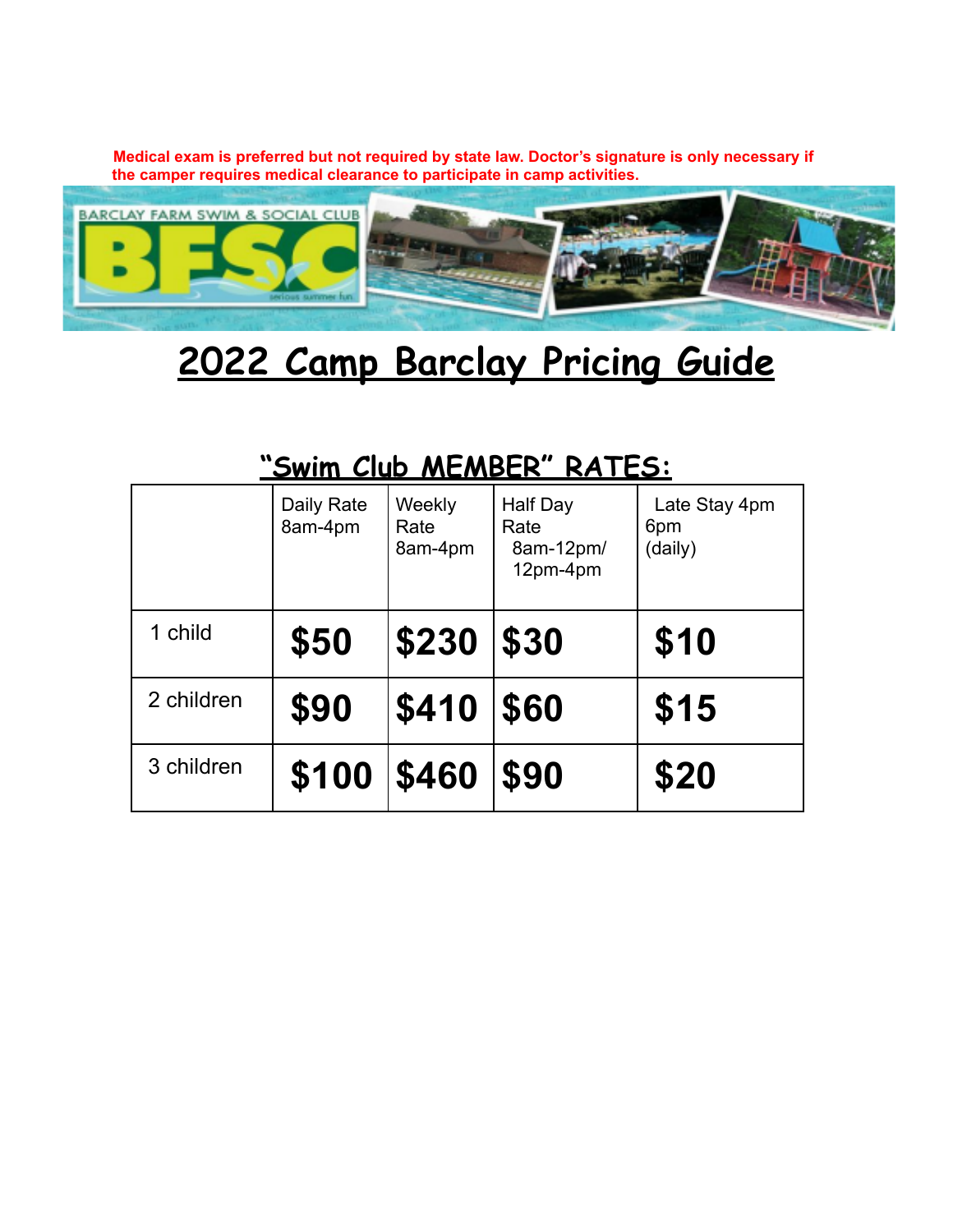## **"CAMP ONLY MEMBER" RATES:**

|            | Daily Rate<br>8am-4pm | Weekly<br>Rate<br>8am-4pm | Half Day<br>Rate<br>8am-12pm/<br>12pm-4pm | Late Stay 4pm<br>6pm<br>(daily) |
|------------|-----------------------|---------------------------|-------------------------------------------|---------------------------------|
| 1 child    | \$65                  | \$300                     | \$45                                      | \$10                            |
| 2 children | \$120                 | \$520                     | \$90                                      | \$15                            |
| 3 children | \$140                 | \$580                     | \$120                                     | \$20                            |

### **2022 Camp Barclay "Tentative" Schedule**

| Membership: Full or Camp Only (Circle one)<br>CAMPER NAME(S): |               |              |                |              |  |
|---------------------------------------------------------------|---------------|--------------|----------------|--------------|--|
| Mon.- June 20                                                 | Tues. June 21 | Wed. June 22 | Thurs. June 25 | Fri. June 26 |  |
| <b>Closed</b>                                                 | <b>Closed</b> |              |                |              |  |
| Mon. June 27                                                  | Tues, June 28 | Wed. June 29 | Thurs, June 30 | Fri. July 1  |  |
| Mon. July 4                                                   | Tues. July 5  | Wed. July 6  | Thurs. July 7  | Fri. July 8  |  |